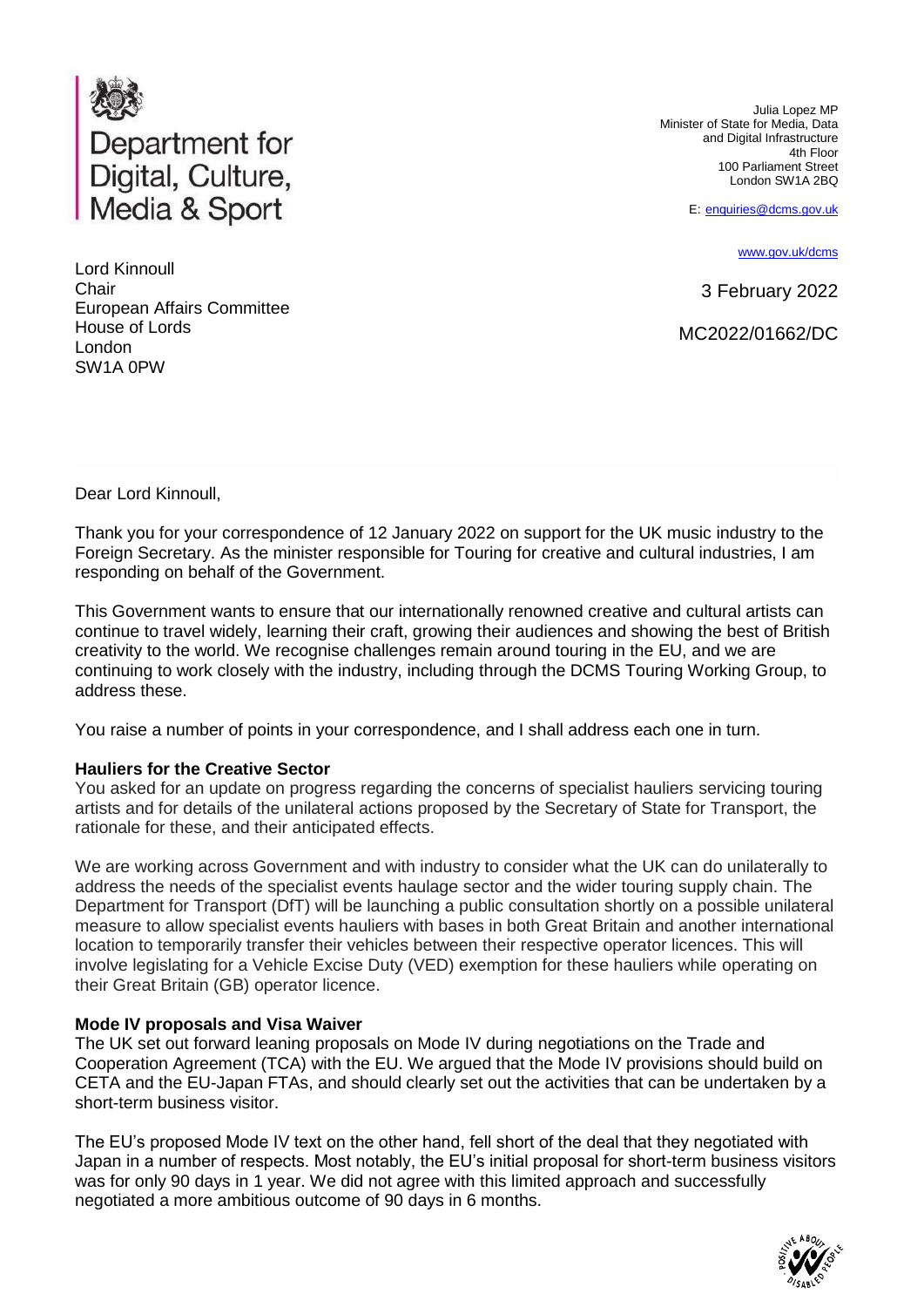The UK's proposal was developed with input from a number of sectors. With regard to touring, our proposal would have enabled performers, artists and support staff to tour and perform in the EU without needing work permits. To deliver this goal, we proposed expanding on the EU's standard approach to the permitted activities that 'short-term business visitors' could undertake. However, the Commission contended that Member States had no economic interest in signing up to our proposals, and maintained – incorrectly – our intention was to replicate the free movement of service suppliers. The fact that we have agreed these proposals (as tabled with the EU) with Norway, Iceland and Liechtenstein demonstrates progress on these issues can be made with like-minded trading partners – including those within the European Economic Area. The provisions agreed with the EEA EFTA countries ensure that our cultural and creative professionals can tour with their support staff without requiring a work permit, including for a longer period than is currently allowed in Norway. Details of the entry-exit and length of stay provisions under the UK- EEA EFTA FTA can be found in Annex XVIII of that Agreement.

We do not believe the visa waiver proposal is viable and it is not government policy to make such agreements. What the EU offered during the TCA negotiations was not a visa waiver for paid activities. What they did offer was a reciprocal visa waiver agreement covering all current and any future Member States for short stays, for example, as a tourist. However, nothing in this proposal would have compelled Member States to change their visa regimes for paid engagements.

That proposal remains incompatible with our manifesto commitment to take control of our borders, nor would it meet the sector's needs. We do enable visa-free visits from EU citizens, but we wish to retain control of how we apply the policy. No major G7 economy has agreed to lock in their visa systems with the EU.

## **Engagement with EU Member States**

You asked the Government to undertake a review of the quality and accuracy of visa and workpermit free regimes applicable for creative professionals visiting each EU Member State. Our information remains accurate in that 21 out of 27 EU Member States have confirmed they offer visa and work permit free routes for performers and other creative professionals. Many Member States offer routes of up to 90 days, including important touring markets, such as Spain, France and Germany, and most offer over 30 days. It is important that we recognise that these routes do exist, to ensure our creative professionals are not discouraged and can resume touring with confidence.

As you note, and as the Government has explained previously, durations, precise definitions and requirements can vary from Member State to Member State. The Government advises travellers to check what requirements they need to fulfil with the Member State to which they are travelling. This is why the Government has provided updated [travel advice](https://www.gov.uk/foreign-travel-advice) for travelling to the EU and individual [business traveller summaries](https://www.gov.uk/government/collections/travelling-to-the-eu-switzerland-norway-iceland-or-liechtenstein-for-work) for EU Member States and EFTA countries. The guidance provided on GOV.UK is based on what other countries publish about their domestic rules and regulations which may change without prior notice. The information is meant as preliminary guidance only and does not constitute legal advice.

The Government continues to work hard to encourage Member States to ensure their guidance is simple and accessible, so that creative professionals know exactly what they need to do when touring in a particular country. Where we have been provided with new information by Member States, we update Government guidance as appropriate and share the information with sector organisations. Stakeholder feedback has also been valuable in identifying potential issues with Member States' guidance and that published on GOV.UK, and we are grateful to organisations such as the ISM for bringing to our attention any concerns. We continue to follow up on these, where in scope, and make changes to GOV.UK guidance where necessary, in line with our regular review process.